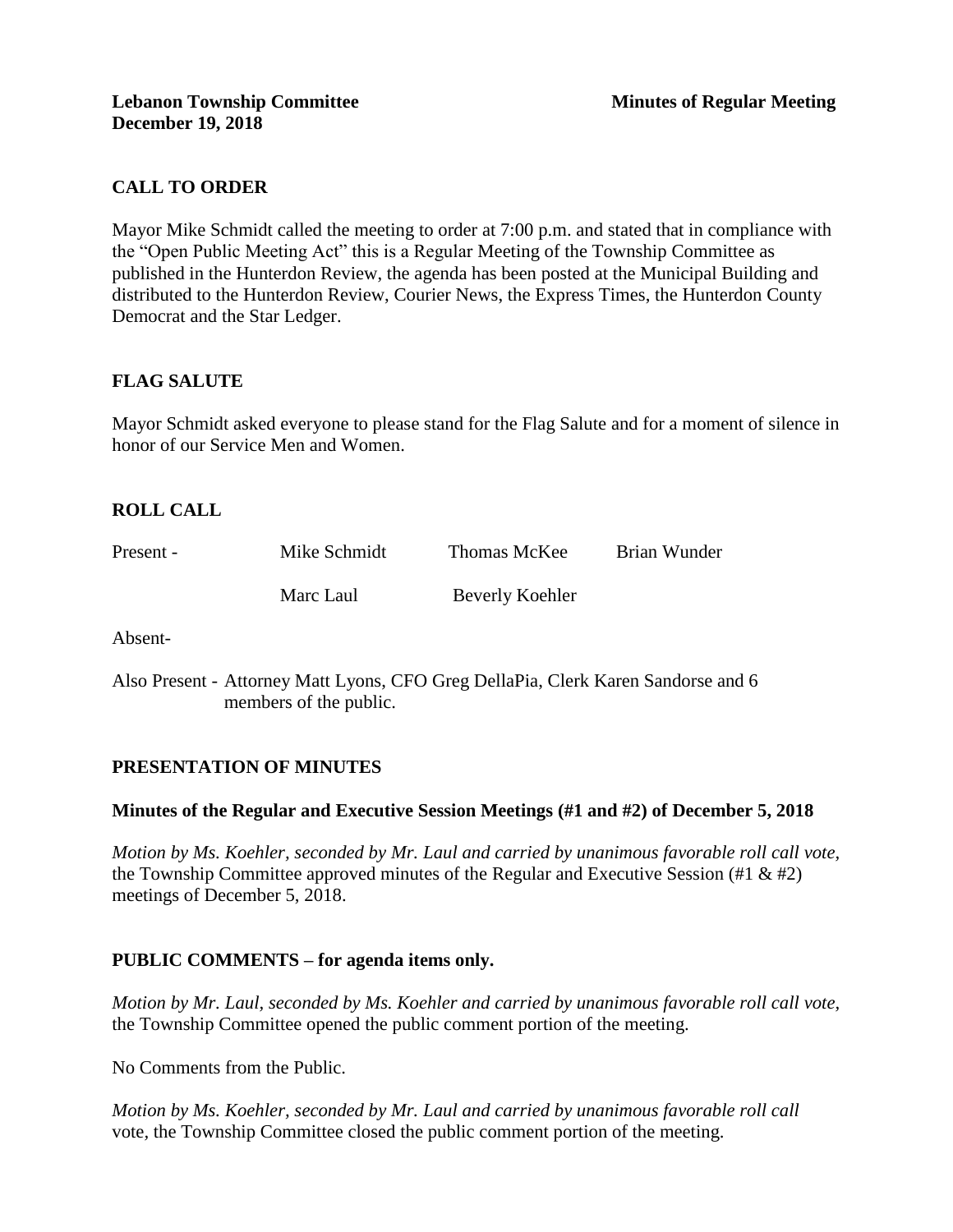#### **APPOINTMENT/OATH OF OFFICE – Lebanon Township Tax Assessor**

#### **Resolution No. 84A-2018 – Appointing Tax Assessor**

*Motion by Ms. Koehler, seconded by Mr. Laul and carried by unanimous favorable roll call vote,* the Township Committee approved Resolution No. 84A-2018 as written below.

### TOWNSHIP OF LEBANON HUNTERDON COUNTY, NEW JERSEY RESOLUTION NO. 84A-2018 RESOLUTION APPOINTING TAX ASSESSOR

WHEREAS, the current Tax Assessor of the Township of Lebanon, Laura Whitaker, voluntary resigned from her position effective December 20, 2018; and

WHEREAS, Ms. Whitaker was appointed for the unexpired term of the former Tax Assessor occurred on July 5, 2017, for the unexpired term of the former Tax Assessor for the period of July 5, 2017, to June 30, 2018, and for the statutory four-year term from July 1, 2018, to June 30, 2022, and

WHEREAS, pursuant to N.J.S.A. 40A:9-146 the Township is required to appoint a Tax Assessor; and

WHEREAS, pursuant to N.J.S.A. 40A:9-148, a vacancy in the position of Tax Assessor shall be filled by appointment for the unexpired term; and

WHEREAS, the Township Committee has determined that Erica J. Brandmaier is the most qualified candidate to hold the position; and

WHEREAS, pursuant to N.J.S.A. 40A:9-148 the term of a Tax Assessor is "4 years from the first day of July next following his/her appointment;" and

WHEREAS, since the appointment of Ms. Brandmaier will occur on December 20, 2018, she will be appointed for the unexpired term of the former Tax Assessor for the balance of the four year statutory term from December 20, 2018, to June 30, 2022; and

WHEREAS, the Township Committee has also determined that Ms. Brandmaier should be appointed as authorized agent for the Township to appear and act as agent in all tax appeal matters before the Hunterdon County Board of Taxation.

NOW, THEREFORE, BE IT RESOLVED, by the Mayor and Committee of the Township of Lebanon, County of Hunterdon, New Jersey, that Erica J. Brandmaier is hereby appointed to the position of Lebanon Township Tax Assessor for the balance of the four year statutory term from December 20, 2018, to June 30, 2022; and

IT IS FURTHER RESOLVED, that this appointment does not confer tenure on Ms. Brandmaier as Tax Assessor unless and until she is appointed for an additional term beyond June 30, 2022; and

IT IS FURTHER RESOLVED, that Ms. Brandmaier be and is hereby appointed as authorized agent for the Township for Lebanon to appear and act as agent in all tax appeal matters before the Hunterdon County Board of Taxation in which the Township of Lebanon is a party.

IT IS FURTHER RESOLVED, that the Mayor and Clerk are authorized to execute the attached agreement with Ms. Brandmaier in substantially the same form as that attached hereto.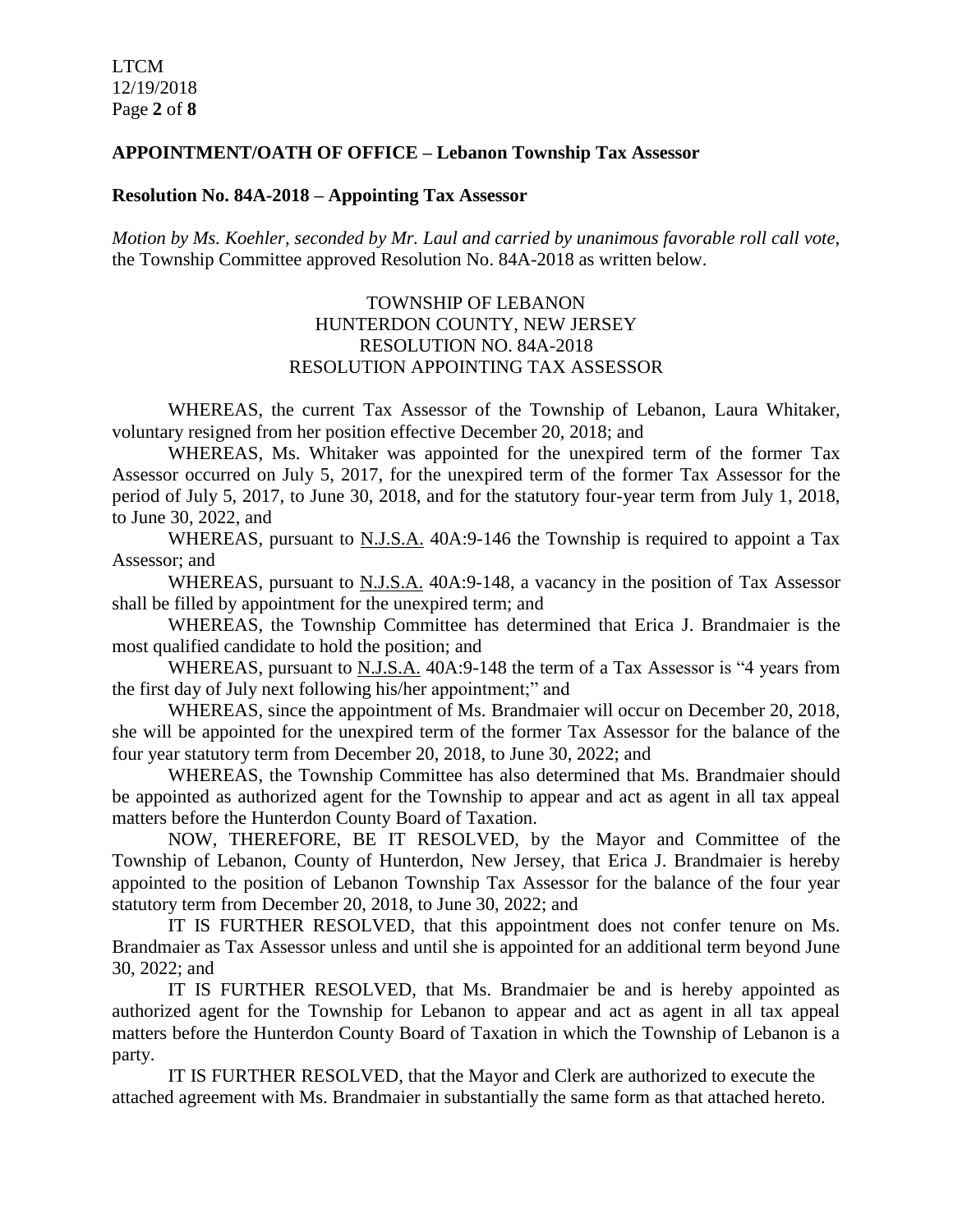LTCM 12/19/2018 Page **3** of **8**

### **Oath of Office**

Mayor Schmidt administered the Tax Assessor's Oath of Office to Erica Brandmaier.

Mayor Schmidt stated that the hours for the Tax Assessor will now be the  $1<sup>st</sup>$  and  $3<sup>rd</sup>$  Wednesday of the month, 5:30 p.m. to 8:30 p.m. and by appointment.

#### **Resolution No. 85-2018 – Transfers**

*Motion by Mr. Laul, seconded by Mr. McKee and carried by unanimous favorable roll call vote,* the Township Committee approved Resolution No. 85-2018 as attached.

### TOWNSHIP OF LEBANON COUNTY OF HUNTERDON STATE OF NEW JERSEY RESOLUTION 85-2018 **TRANSFERS**

### **Resolution No. 86-2018 - Appointing a Risk Management Consultant**

*Motion by Mr. Laul, seconded by Ms. Koehler and carried by unanimous favorable roll call vote,* the Township Committee approved Resolution No. 86-2018 as written below.

### TOWNSHIP OF LEBANON COUNTY OF HUNTERDON STATE OF NEW JERSEY RESOLUTION 86-2018 STATEWIDE INSURANCE FUND RESOLUTION APPOINTING RISK MANAGEMENT CONSULTANT

WHEREAS, the Township of Lebanon (hereinafter "LOCAL UNIT") has joined the Statewide Insurance Fund (hereinafter "FUND"), a joint insurance fund as defined in N.J.S.A. 40A:10-36 *et seq*.; and

WHEREAS, the Bylaws require participating members to appoint a Risk Management Consultant, as those positions are defined in the Bylaws, if requested to do so by the FUND; and

WHEREAS, the Local Unit has complied with relevant law with regard to the appointment of a Risk Management Consultant

WHEREAS, the FUND has requested its members to appoint individuals or entities to that position; and

NOW, THEREFORE, BE IT RESOLVED by the governing body of the Township of Lebanon, in the County of Hunterdon and State of New Jersey, as follows:

- 1. Township of Lebanon hereby appoints Groendyke Associates as its local Risk Management Consultant.
- 2. The Mayor, Township Clerk and Risk Management Consultant are hereby authorized to execute the Risk Management Consultant's Agreement for the fund year 2019 in the form attached hereto.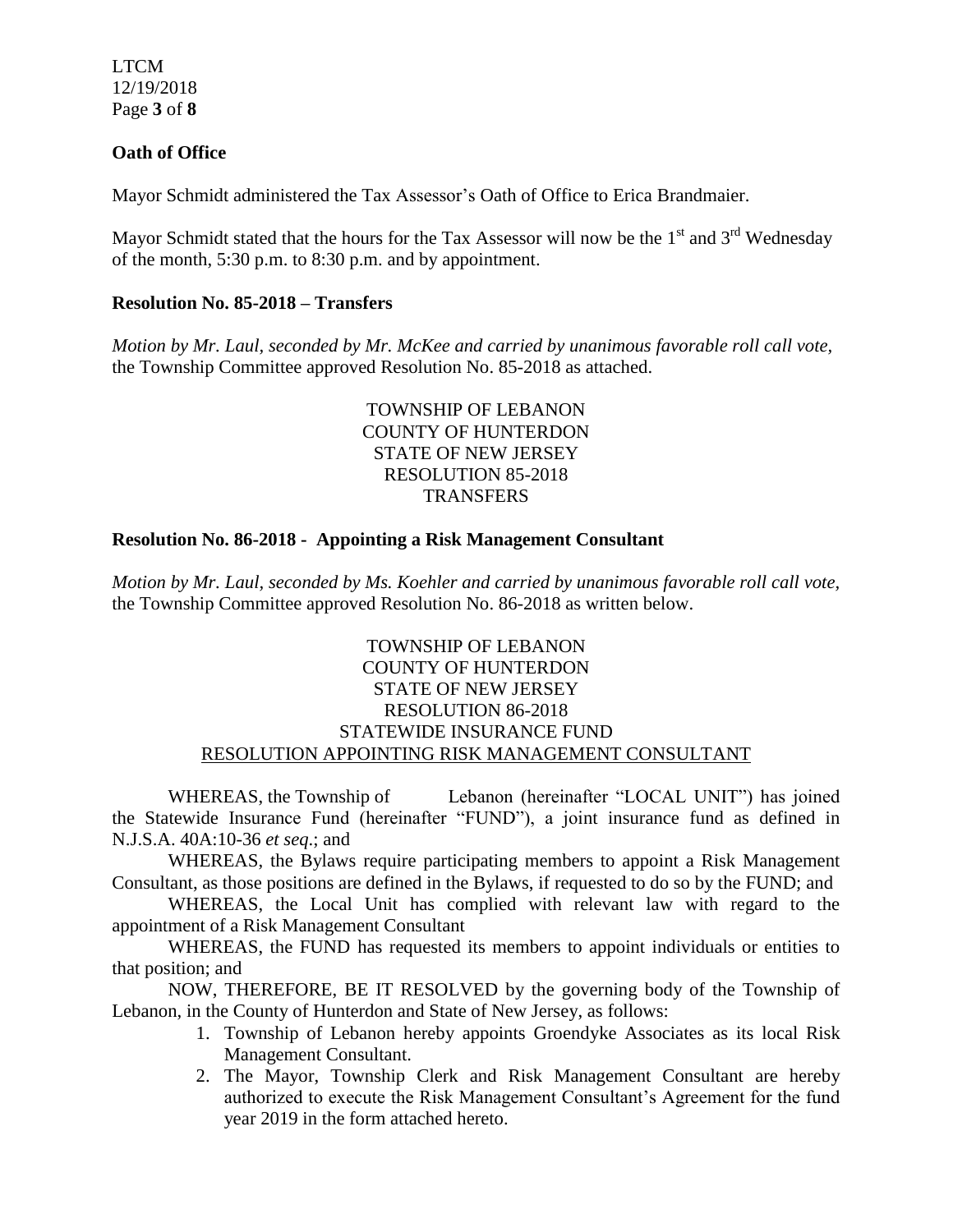LTCM 12/19/2018 Page **4** of **8**

### **Resolution No. 87-2018 – Appointing a Fund Commissioner**

*Motion by Ms. Koehler, seconded by Mr. Wunder and carried by unanimous favorable roll call* vote, the Township Committee approved Resolution No. 87-2018 as written below.

# STATE OF NEW JERSEY COUNTY OF HUNTERDON TOWNSHIP OF LEBANON RESOLUTION NO. 87-2018 APPOINT FUND COMMISSIONER

WHEREAS, the Township of Lebanon (hereinafter "Local Unit") is a member of the Statewide Insurance fund (hereinafter "Fund"), a joint insurance fund as defined in N.J.S.A. 40A:10-36 *et seq*.; and

WHEREAS, the Fund's Bylaws require participating members to appoint a Fund Commissioner;

NOW, THEREFORE, BE IT RESOLVED by the governing body of the Township of Lebanon that Thomas McKee is hereby appointed as the Fund Commissioner for the Local Unit for the 2019 year; and

BE IT FURTHER RESOLVED that Karen Sandorse is hereby appointed as the Alternate Fund Commissioner for the Local Unit for the 2019 year; and

BE IT FURTHER RESOLVED that the Local Unit's Fund Commissioner is authorized and directed to execute all such documents as required by the Fund.

# **OLD BUSINESS**

#### **Retirement of Curator/Assistant Library Clerk and Assistant Curator**

Long-time Museum Curators, Joan Lucas and Deanna Kinney are retiring. Mr. McKee stated that they have touched many lives and have organized many wonderful events for the Township, and they will be greatly missed.

*Motion by Mr. McKee, seconded by Mr. Wunder, and carried by unanimous favorable roll call*  vote, the Township Committee accepted the resignation of Museum Curator/Assistant Library Clerk Joan Lucas and Assistant Curator Deanna Kinney effective December 31, 2018 with regrets.

#### **NEW BUSINESS**

# **Quest Environmental Proposal – Fire Station No. 1 – Biennial Certification for Deed Notice**

*Motion by Mr. Laul seconded by Ms. Koehler and carried by unanimous favorable roll call vote,* the Township Committee approved the Quest Environmental Proposal for the Biennial Certification for Deed Notice for Fire Station No. 1.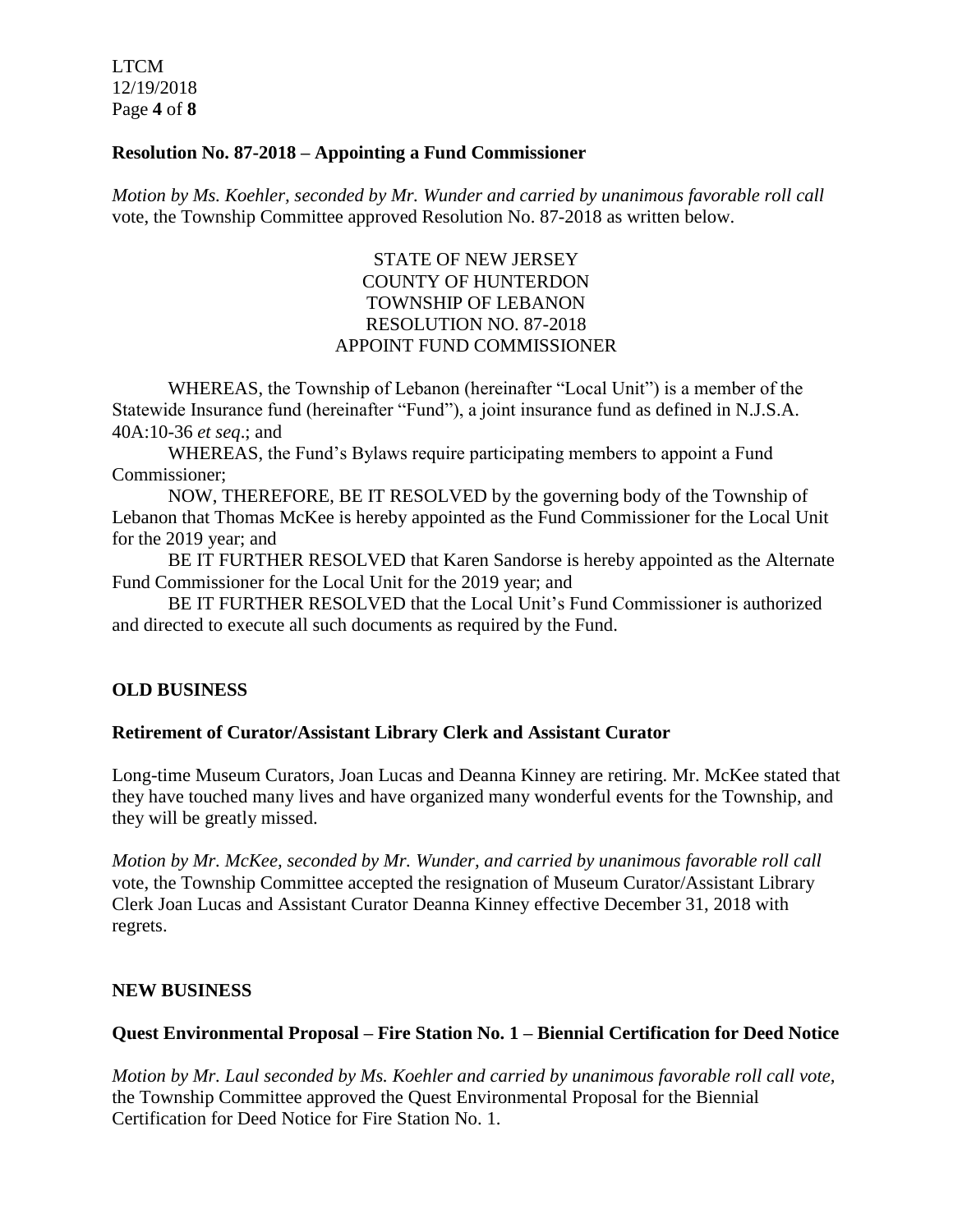# **Recreation Commission - Accept Resignation - Fran Polizzano**

*Motion by Ms. Koehler, seconded by Mr. Laul and carried by unanimous favorable roll call vote,* the Township Committee accepted the resignation of Fran Polizzano from the Recreation Commission effective December 31, 2018 with regrets.

### **Police Chief Purchase Requests**

*Motion by Mr. Wunder, seconded by Mr. Laul and carried by unanimous favorable roll call vote,* the Township Committee approved the following (4) purchase requests for the Police Department.

- 2 Dell Laptop Computers from Dell Inc. in the amount of \$1740.26.
- 1 Dell Desktop Computer from Dell Inc. in the amount of \$1126.40.
- Ammunition from Hackettstown Guns and Ammo in the amount of \$1520.00.
- 2 Motorola Portable Radios from M & W Communications in the amount of \$1684.00.

### **Raffle License Applications**

*Motion by Mr. Laul seconded by Ms. Koehler and carried by unanimous favorable roll call vote,* the Township Committee approved the following Raffle Applications.

- Voorhees Vikings Booster Club for an event to be held on 05/22/2019.
- $\bullet$  High Bridge PTO for an event to be held on 01/20/2019.
- Voorhees Vikings Booster Club for various event dates.

# **PRESENTATION OF VOUCHERS**

Committee Members provided a description of vouchers exceeding \$1000.00.

*Motion by Ms. Koehler seconded by Mr. Wunder and carried by unanimous favorable roll call*  vote, the Township Committee approved the December 19, 2018 bill list in the amount of \$44,885.78.

#### **CORRESPONDENCE**

- a. Gail Glashoff, Planning and Zoning Memo 2019 Appointments
- b. JoAnn Fascenelli, Recycling Coordinator Memo E-Waste and Scrap Metal Event
- c. Tax Collector's Report for the Month of November 2018

# **PUBLIC COMMENTS**

*Motion by Ms. Koehler seconded by Mr. Laul and carried by unanimous favorable roll call vote,* the Township Committee opened the Public Comment portion of the meeting at 7:22 p.m.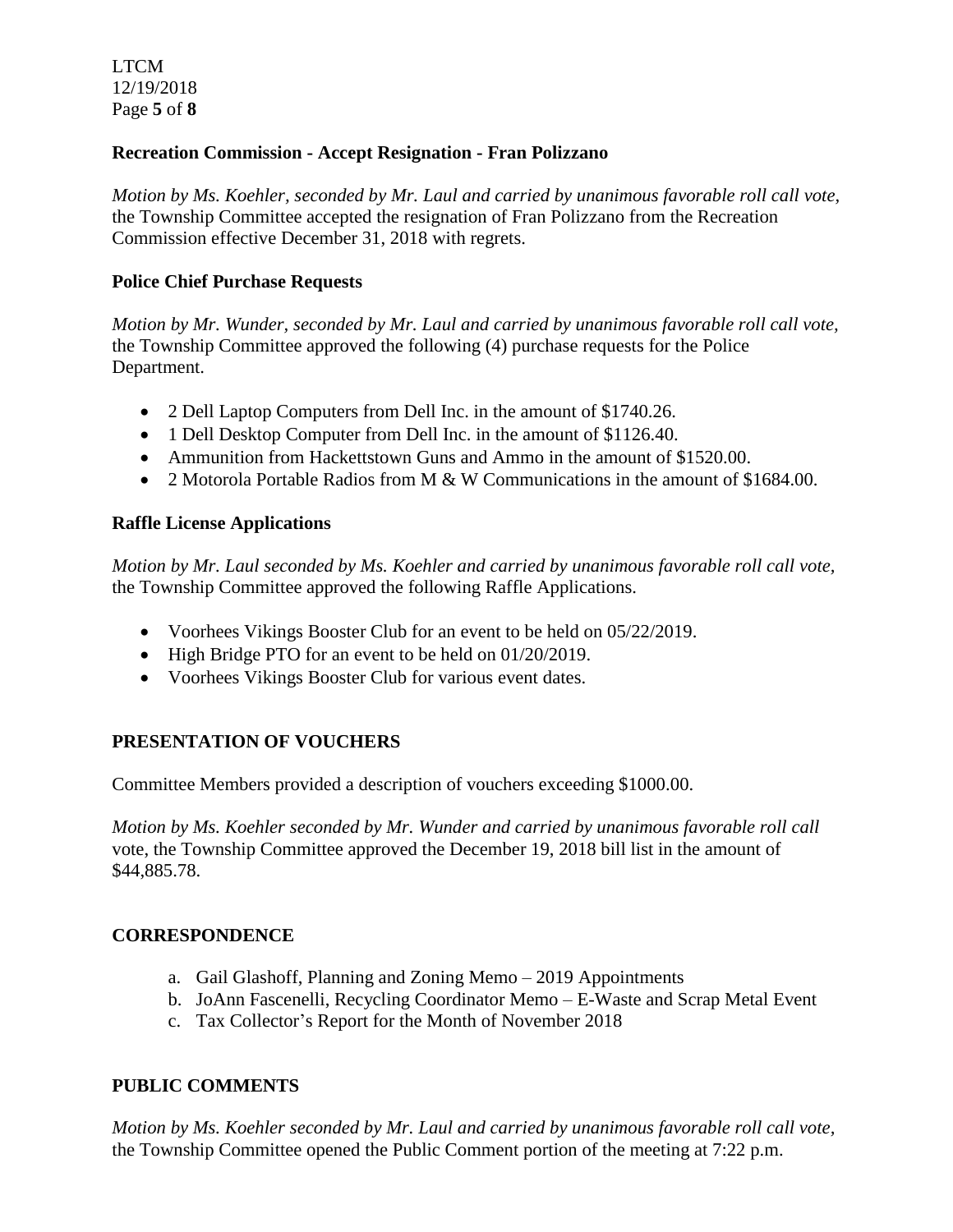LTCM 12/19/2018 Page **6** of **8**

Ms. Laurie Hoffman wished everyone a Merry Christmas and thanked the Committee for all their efforts with the museum addition.

Ms. Jean Lang informed the Committee of her concerns with traffic on Musconetcong River Road. The bridge is being fixed at this time, so it is quiet, but typically the road is used as a cut through for trucks and speeding cars. She feels that it is very dangerous. Mayor Schmidt noted that the road is a county road and he will forward Ms. Lang's concerns to the County.

*Motion by Ms. Koehler, seconded by Mr. Laul and carried by unanimous favorable roll call vote,* the Township Committee closed the public comment portion of the meeting at 7:27 p.m.

### **EXECUTIVE SESSION - Resolution No. 88-2018**

No action is anticipated when the public meeting reconvenes.

*Motion by Mr. Laul, seconded by Ms. Koehler and carried by unanimous favorable roll call vote,* the Township Committee approved Resolution No. 88-2018 and convened in executive session at 7:28 p.m. Action may be taken.

# TOWNSHIP OF LEBANON COUNTY OF HUNTERDON STATE OF NEW JERSEY RESOLUTION NO. 88-2018 RESOLUTION AUTHORIZING EXECUTIVE SESSION

WHEREAS, the Open Public Meetings Act; *N.J.S.A.* 10:4-6 *et seq*., declares it to be the public policy of the State to insure the right of citizens to have adequate advance notice of and the right to attend meetings of public bodies at which business affecting the public is discussed or acted upon; and

WHEREAS, the Open Public Meetings Act also recognizes exceptions to the right of the public to attend portions of such meetings; and

 WHEREAS, the Mayor and Committee find it necessary to conduct an executive session closed to the public as permitted by the *N.J.S.A*. 40:4-12; and

 WHEREAS, the Mayor and Committee will reconvene in public session at the conclusion of the executive session;

 NOW, THEREFORE, BE IT RESOLVED by the Mayor and Committee of the Township of Lebanon, County of Hunterdon, State of New Jersey that they will conduct an executive session to discuss

the following topic(s) as permitted by *N.J.S.A*. 40:4-12:

\_\_\_\_\_\_A matter which Federal Law, State Statute or Rule of Court requires be kept confidential or excluded from discussion in public (Provision relied upon:

\_\_\_\_\_\_\_\_\_\_\_\_\_\_\_\_\_\_\_\_\_\_\_\_\_\_\_\_\_\_\_\_\_\_\_\_\_\_\_\_\_\_\_\_\_\_\_\_\_\_\_\_\_); \_\_\_\_\_\_A matter where the release of information would impair a right to receive funds from the federal government;

\_\_\_\_\_\_A matter whose disclosure would constitute an unwarranted invasion of individual privacy;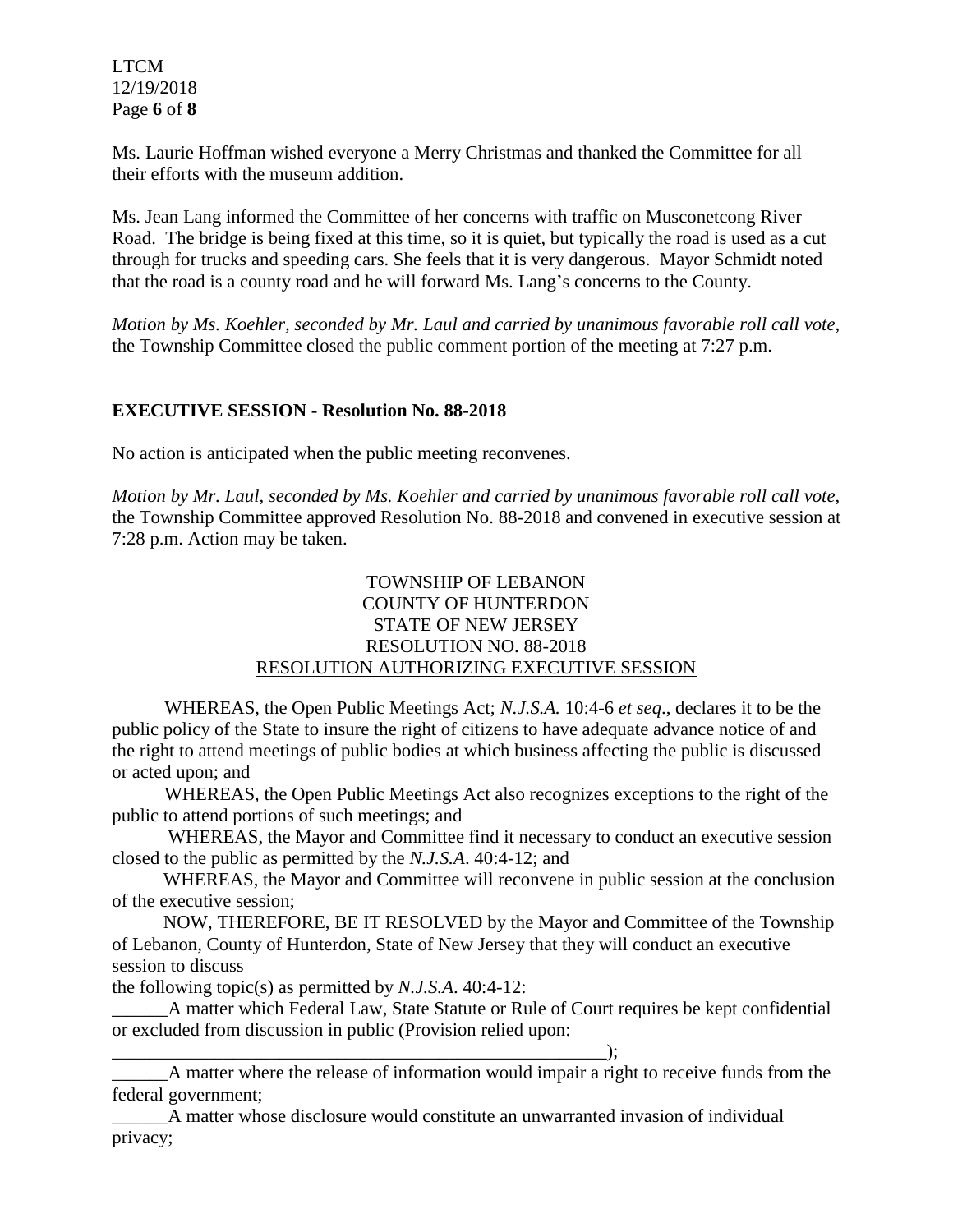LTCM 12/19/2018 Page **7** of **8**

 A collective bargaining agreement, or the terms and conditions thereof (Specify contract:);

 A matter involving the purpose, lease or acquisition of real property with public funds, the setting of bank rates or investment of public funds where it could adversely affect the public interest if discussion of such matters were disclosed; Real Estate Acquisitions –

Tactics and techniques utilized in protecting the safety and property of the public provided that their disclosure could impair such protection;

\_\_\_\_\_\_Investigations of violations or possible violations of the law;

 Pending or anticipated litigation or contract negotiation in which the public body is or may become a party; (The general nature of the litigation or contract negotiations is)

 X Professional Service Contracts – **Animal Control Officer**. The public disclosure of such information at this time would have a potentially negative impact on the municipality's position in the litigation or negotiation; therefore this information will be withheld until such time as the matter is concluded or the potential for negative impact no longer exists.

 $X$  Matters falling within the attorney-client privilege, to the extent that confidentiality is required in order for the attorney to exercise his or her ethical duties as a lawyer; (The general nature of the matter is: OR the public disclosure of such the public disclosure of such information at this time would have a potentially negative impact on the municipality's position with respect to the matter being discussed; therefore, this information will be withheld until such time as the matter is concluded or the potential for negative impact no longer exists.*)*; **Matter of Potential Liability**

 X Matters involving the employment, appointment, termination of employment, terms and conditions of employment, evaluation of the performance, promotion or disciplining of any specific prospective or current public officer or employee of the public body, where all individual employees or appointees whose rights could be adversely affected have not requested in writing that the matter(s) be discussed at a public meeting; (The employee(s) and/or general nature of discussion is: the public disclosure of such information at this time would violate the employee(s) privacy rights; therefore this information will be withheld until such time as the matter is concluded or the threat to privacy rights no longer exists.; **Statutory and Supervisory Positions and Museum Curator Position**

Deliberation occurring after a public hearing that may result in the imposition of a specific civil penalty or loss of a license or permit;

BE IT FURTHER RESOLVED that the Mayor and Committee hereby declare that their discussion of the subject(s) identified above may be made public at a time when the Township Attorney advises them that the disclosure of the discussion will not detrimentally affect any right, interest or duty of the Township or any other entity with respect to said discussion. BE IT FURTHER RESOLVED that the Mayor and Committee, for the reasons set forth above, hereby declare that the public is excluded from the portion of the meeting during which the above discussion shall take place.

Public Meeting reconvened at 9:20 p.m.